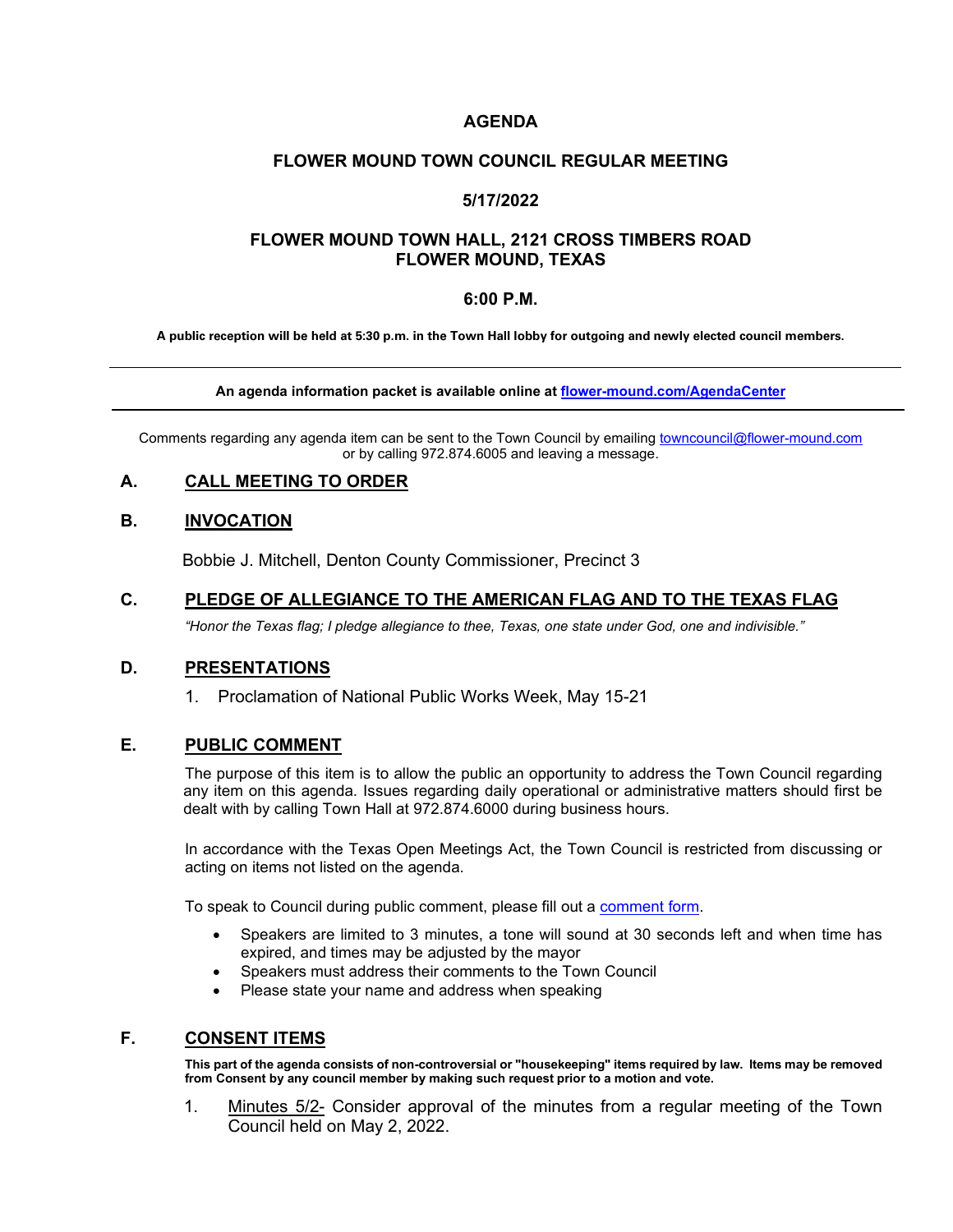- 2. 2023 Ford F-450 Diesel Ambulance- Consider approval of the purchase of a 2023 Ford F-450 Frazer Type 1 Ambulance for the Fire and Emergency Services department from Frazer, LTD. through the Houston-Galveston Area Council of Governments (H-GAC) cooperative purchasing program in the total amount of \$273,338.00; and authorization for the Mayor to execute same on behalf of the Town.
- 3. Canvass Election- Consider approval of an ordinance canvassing returns and declaring results of a general election held May 7, 2022, for the purpose of electing Council Member Places 1 and 3 and providing an effective date.

# **G. RECOGNITION OF AND REMARKS FROM OUTGOING COUNCILMEMBER BEN BUMGARNER**

# **H. OATH OF OFFICE FOR NEWLY ELECTED OFFICIALS**

- 1. Administer Oath of Office to newly elected Councilmember Place 1, Adam Schiestel and issue Certificate of Election.
- 2. Administer Oath of Office to newly elected Councilmember Place 3, Brian Taylor and issue Certificate of Election.

# **I. REMARKS FROM NEWLY ELECTED COUNCILMEMBERS**

# **J. CLOSED MEETING**

The Town Council to convene into closed meeting pursuant to Texas Government Code Chapter 551, including, but not limited to, Sections 551.071, and 551.074, for consultation with Town Attorney, personnel, as follows:

- a. Consultation with Town Attorney.
	- 1. Case 4:22-cv-00371 La Estancia Investments, L.P. v. Town of Flower Mound, Texas et al
	- 2. Housing Discrimination Complaint
- b. Discuss and consider election of Mayor Pro Tem and Deputy Mayor Pro Tem

**The Town Council may convene in executive session to conduct a private consultation with its attorney on any legally posted agenda item, when the Town Council seeks the advice of its attorney about pending or contemplated litigation, a settlement offer, or on a matter in which the duty of the attorney to the governmental body under the Texas Disciplinary Rules of Professional Conduct of the State Bar of Texas clearly conflicts with the provisions of Chapter 551, including the above referenced items.** 

# **K. RECONVENE TO REGULAR MEETING**

The Town Council to reconvene into an open meeting to take any action deemed necessary as a result of the closed meeting.

# **L. COORDINATION OF CALENDARS**

- 1. A special work session is scheduled for 2:00 pm, Wednesday, May 25.
- 2. A regular meeting is scheduled for Monday, June 6.

# **M. ADJOURN MEETING**